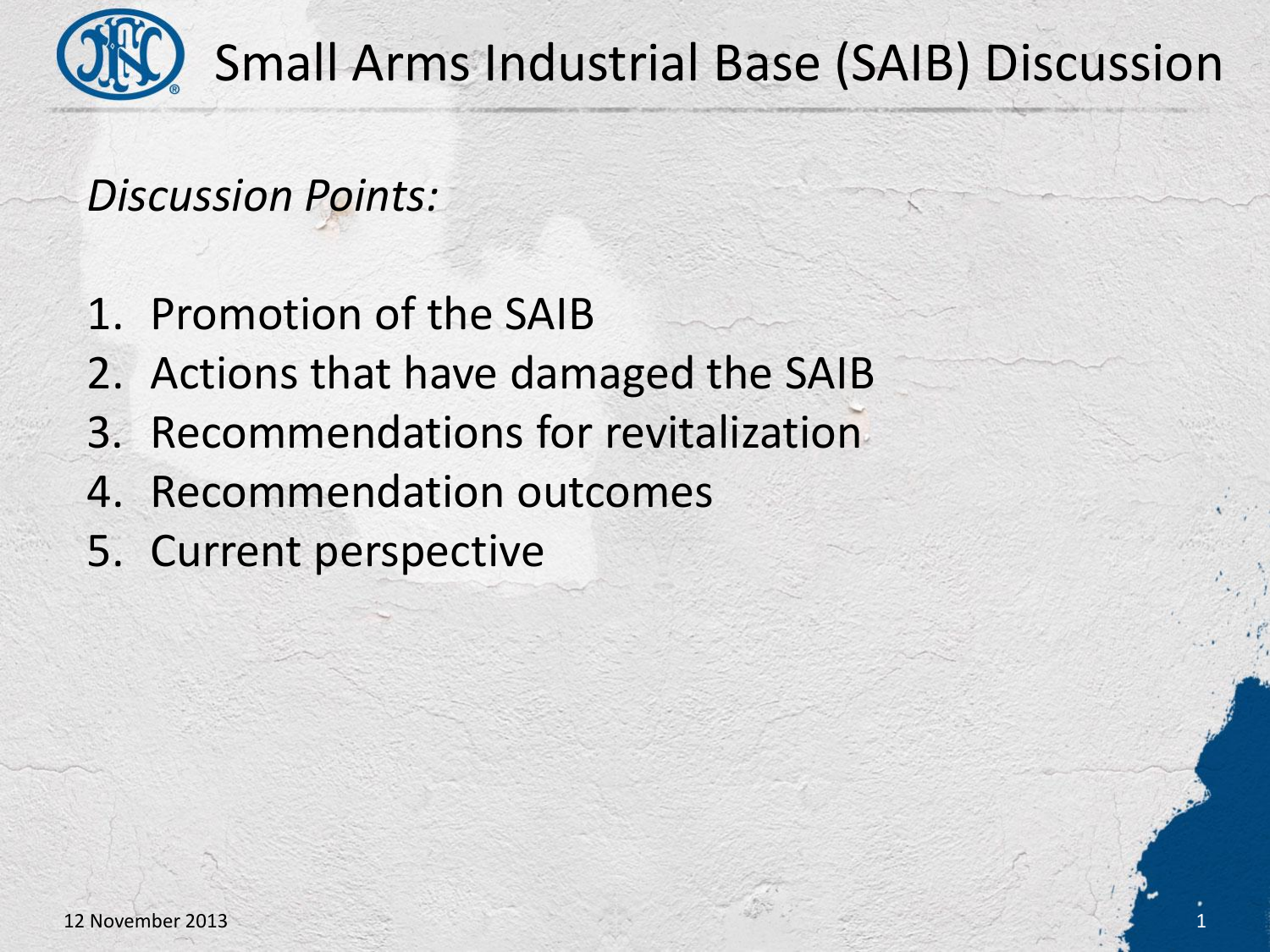

#### 1. Promotion of the SAIB

- 1. Congressional *recognition* of the need to preserve reliable sources for the development, production, and maintenance of small arms weapons and parts
- 2. Congressional *recognition* of the benefits of full and open competition
	- 1. Increased innovation
	- 2. Decreased cost

3. Current Congressional *perception* that small arms industrial conditions and capabilities are strong

……………………………………………………………………………………………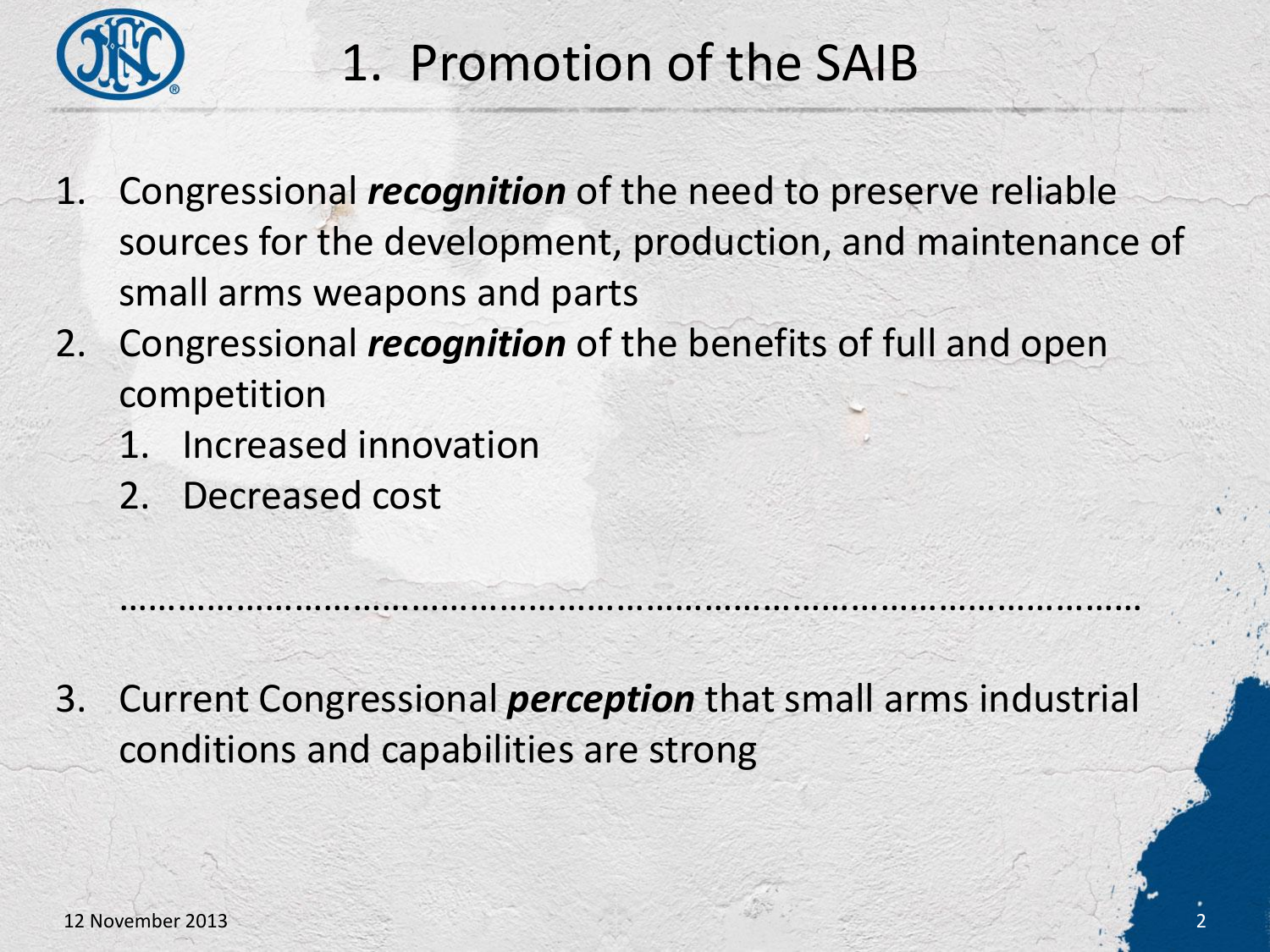

## 2. Actions That Have Damaged the SAIB

- 1. 2011: Congressional repeal of the SAIB "Big Three" restriction
- 2. 2010: Establishment of Joint Manufacturing & Technology Center (JMTC) at Rock Island Arsenal
	- *Strategic objectives*:
	- 1. Organic and sustainable level of small arms parts production
	- 2. Support surges and increased requirements of critical small arms parts

*Potential impact*: bypass industry altogether

- 3. In sourcing of product support and design activities ARDEC
	- 1. Excludes industry
	- 2. Atrophies industry strengths and investments in Engineering and R&D
- 4. Organic service support Aniston Small Arms Center for Industrial & Technical Excellence: + 83,000 ft<sup>2</sup> \$24.6M facility & equipment new investment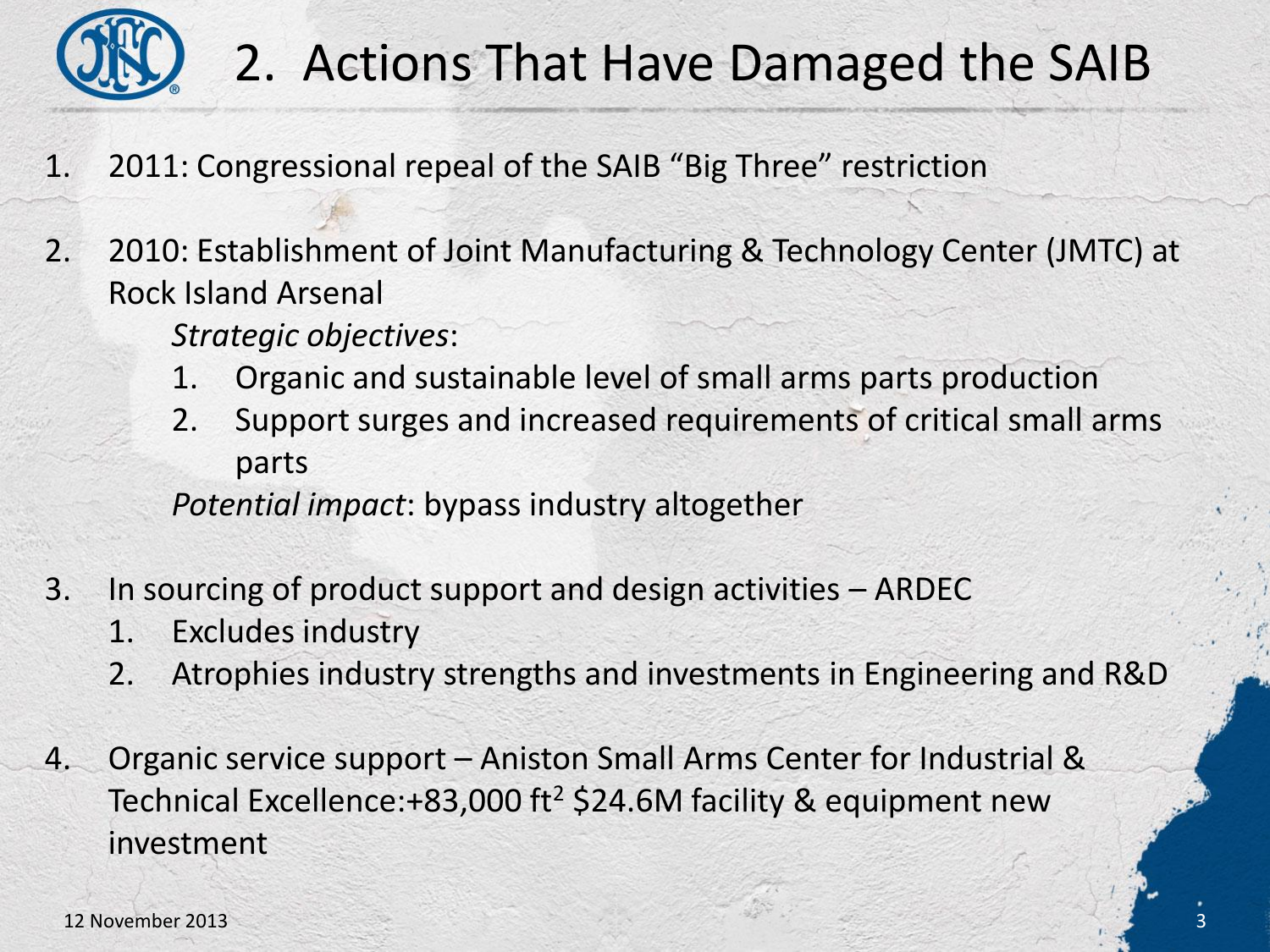

## 2. Actions That Have Damaged the SAIB

- 5. Increased use of small-business set-asides
	- 1. Most major small arms OEMs are not able to participate in opportunities
	- 2. Many small business bidders lack small arms experience quality & delivery problems
	- 3. OEMs (large & small) can provide compliant parts the first time and usually with lower costs and reduced lead times due to warm production
- 6. Management of Small Arms procurement cycle
	- 1. Cyclical nature painful for SAIB
		- 1. Feast or famine
		- 2. Idle equipment & personnel or panicked capital investment and rushed workforce training.

4

- 2. Lack of forecasting prevents efficient management of SAIB
	- 1. Increased likelihood of cold base
	- 2. Sub-tier vendors moving to more stable industries
	- 3. Reduction in specialized labor forces
	- 4. Longer lead times and increased costs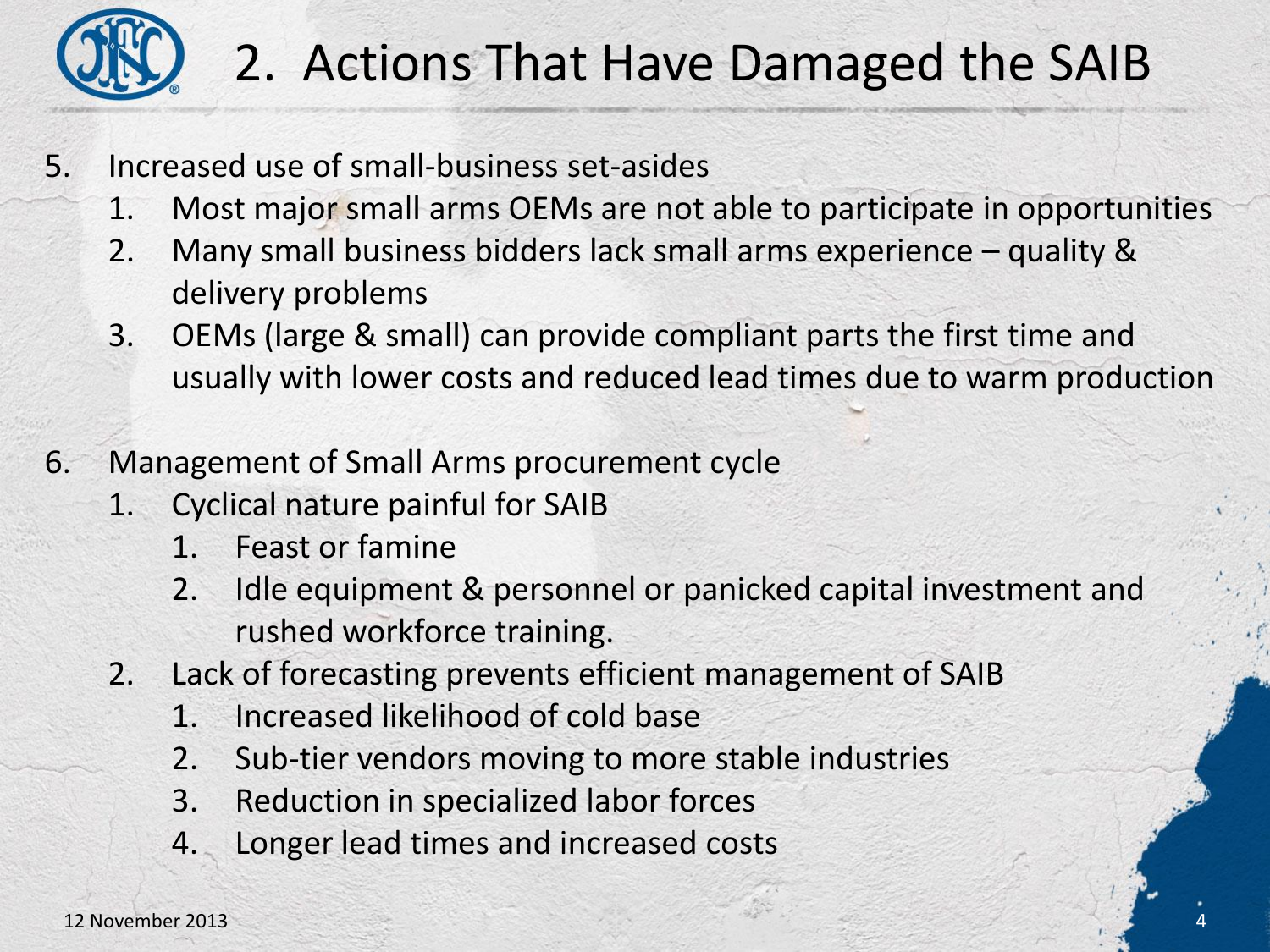

#### 2. Actions That Have Damaged the SAIB (cont.)

7. Decrease in LTCs (Long Term Contracts) in favor of frequent and repetitive *small value, low volume procurements*

- 1. Increased USG & Contractor administrative costs
- 2. Obstructs efficient operations and supply chain management
- 8. Lack of full commercial market equivalent to sustain capabilities
	- 1. Machineguns
	- 2. Grenade machineguns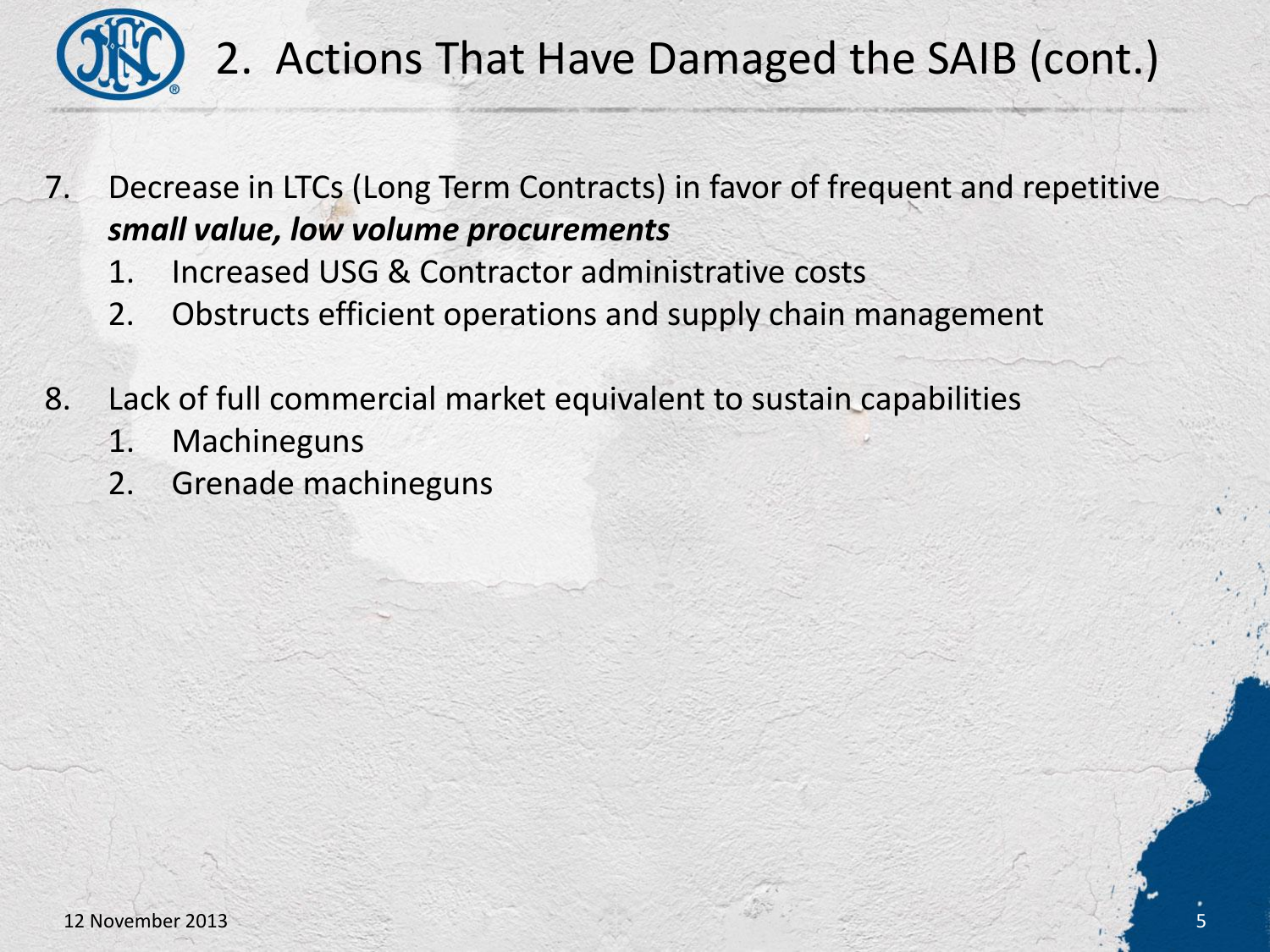

## 3. Recommendations for Revitalization

- 1. Redefine the SAIB
	- 1. Establish minimum criteria for membership in SAIB
		- 1. OEM manufacture and design capabilities
		- 2. Quality certification
		- 3. Financial strength
	- 2. Identify critical small arms systems and items:
		- 1. Operating groups
		- 2. Barrels
		- 3. Receivers
		- 4. OEM defined critical components (e.g., feeding mechanisms)
- 2. Limit procurement of these critical items to the SAIB
- 3. Promote **full and open** competition within the SAIB
- **4. Apply consistent procurement techniques that incentivize contractors**
- 5. Industry partnerships OEMs have singular expertise
	- 1. System Technical Support
	- 2. System overhaul activities
- 6. Utilize long term contracts (LTCs)
	- 1. Best value assessments & dual source awards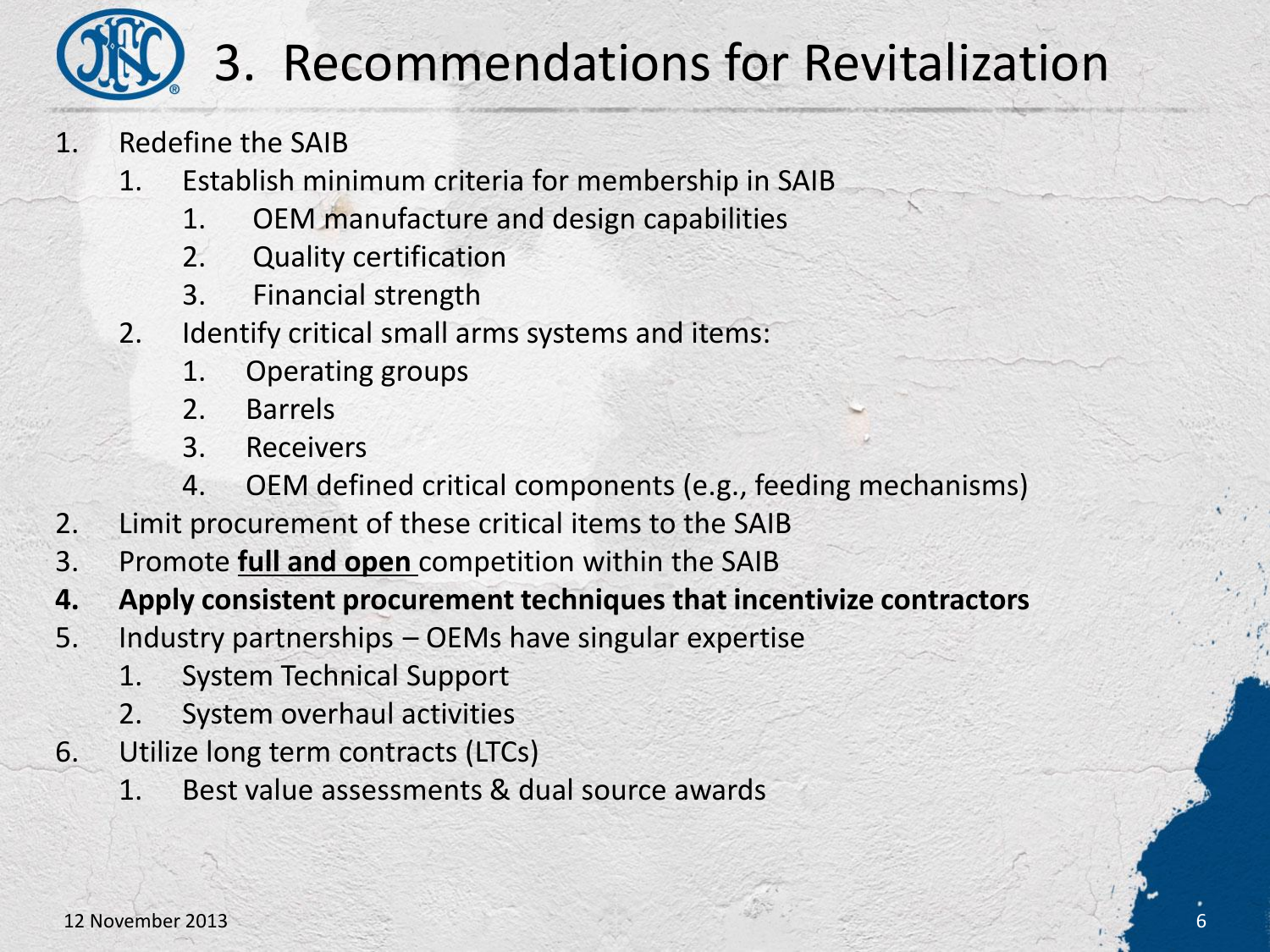

## 4. Recommendation Outcomes

- 1. Shorter lead times and lower costs
- 2. Efficient material buys and production scheduling (economies of scale)
- 3. Contractor incentives
	- 1. Expend resources on cost reductions
	- 2. Uninterrupted continuous improvement efforts
	- 3. Recoupment of investments
- 4. Reduced costs
	- 1. Diminished frequency of First Article Testing through avoidance of production lapses
	- 2. Lower contractor and USG administrative costs
		- 1. Minimizes frequency of processing small value, single NSN buys

7

- 5. Increased ability for quick response/surge capabilities
- 6. Avoid sudden stock outs of critical items due to production lapses
- 7. Improved visibility of system/program demands
	- 1. Funding & inventory levels
	- 2. Refurbishment schedules

#### Procurement => **Sourcing!**